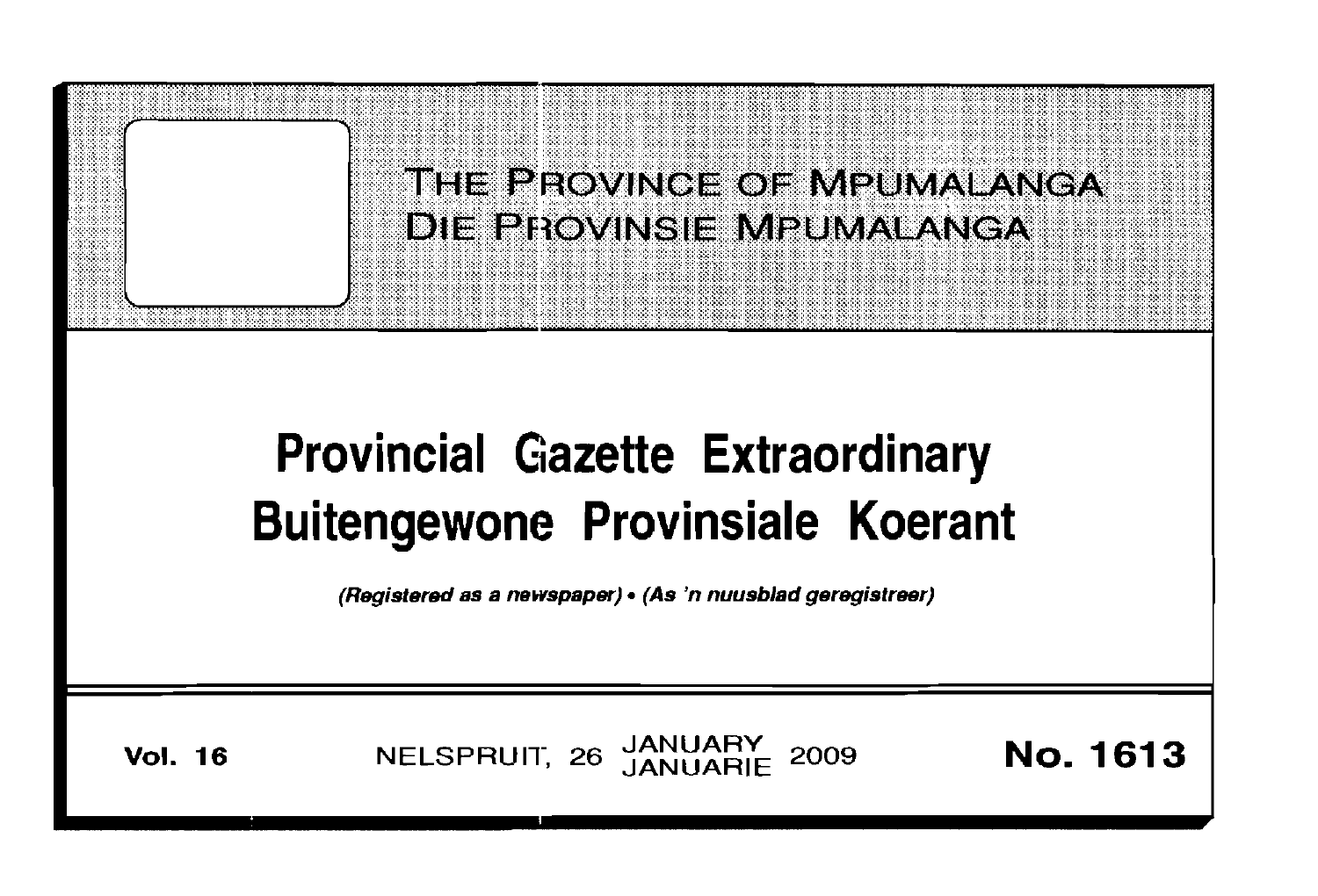| <b>CONTENTS • INHOUD</b> |                       |             |                |
|--------------------------|-----------------------|-------------|----------------|
| No.                      |                       | Page<br>No. | Gazette<br>No. |
|                          | <b>GENERAL NOTICE</b> |             |                |
| 18                       |                       | з           | 1613           |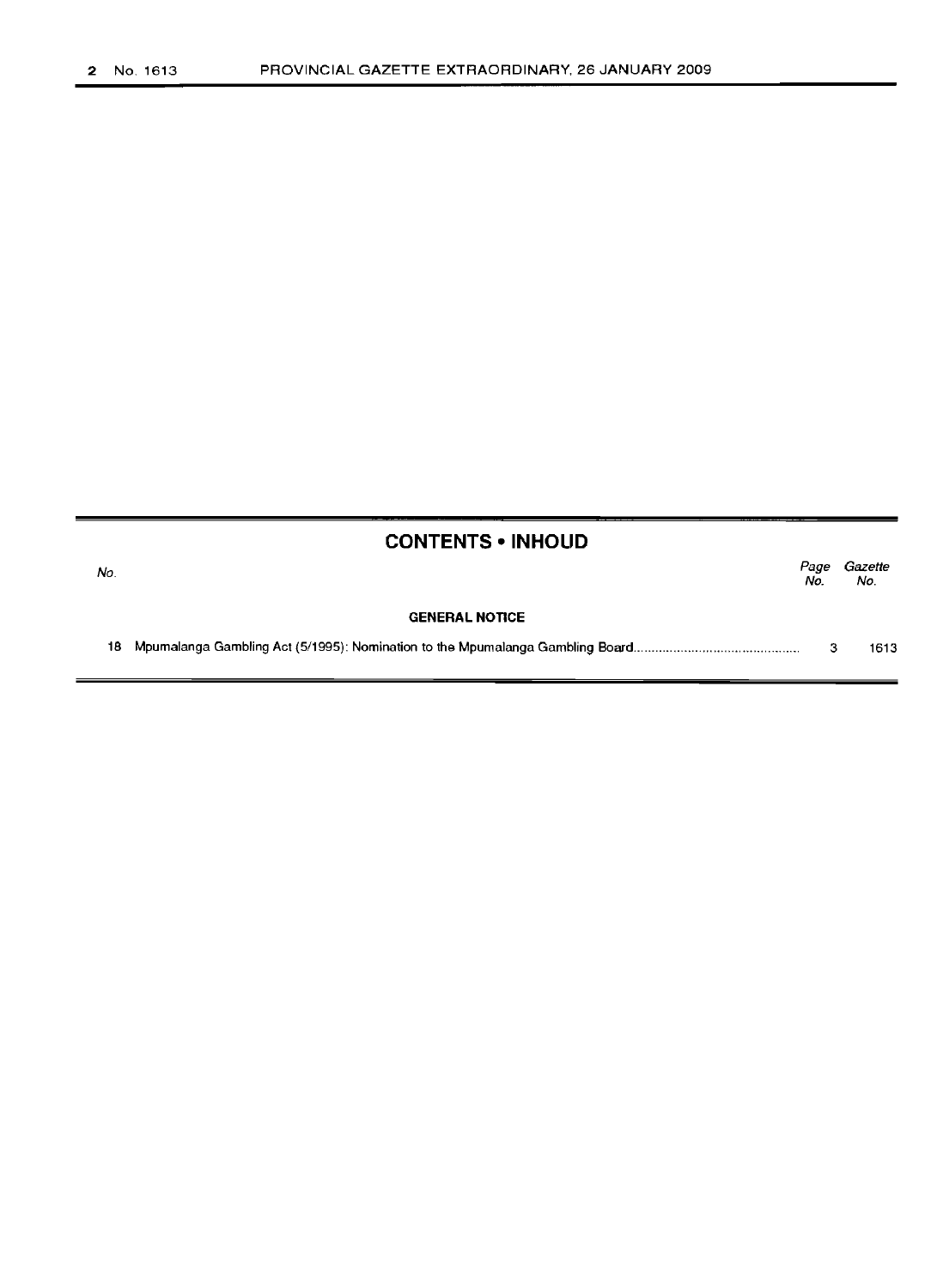## GENERAL NOTICE

#### NOTICE 18 OF 2009

#### MPUMALANGA PROVINCIAL GOVERNMENT DEPARTMENT OF ECONOMIC DEVELOPMENT AND PLANNING



### NOMINATIONS TO THE MPUMALANGA GAMBLING BOARD

I, C N M Padayachee, Member of Executive Council responsible for the administration of the Mpumalanga Gambling Act (Act 5 of 1995 as amended), hereby invite nominations for persons to be evaluated and appointed to the Mpumalanga Gambling Board.

Candidates to be nominated shall have sufficient knowledge and understanding of the gambling industry, as well as the legislation pertaining to the functions of the Board.

A person shall not be appointed or remain a member of the Board-

- a) unless he or she  $-$
- i) is a natural person;
- $i$  is a citizen of the Republic and an ordinary resident therein;
- iii) is a fit and proper person; and
- iv) has never been convicted, whether in the Republic or elsewhere, of fraud, theft, forgery or uttering forged documents, perjury, an offence under the Corruption Act (Act 94 of 1992), or any offence involving dishonesty.

When nominations are made, it must be taken into consideration that the Board shall consist of -

- (a) A person with applicable Knowledge or experience with regard to matters connected with the functions of the Board;
- (b) A qualified admitted Attorney who practices as a legal practitioner in the Republic with a cumulative experience of at least five years or performed services related to the application or administration of the law
- (c) One member who is a qualified chartered accountant in the Republic and has for a cumulative period of at least five years so qualified practised.